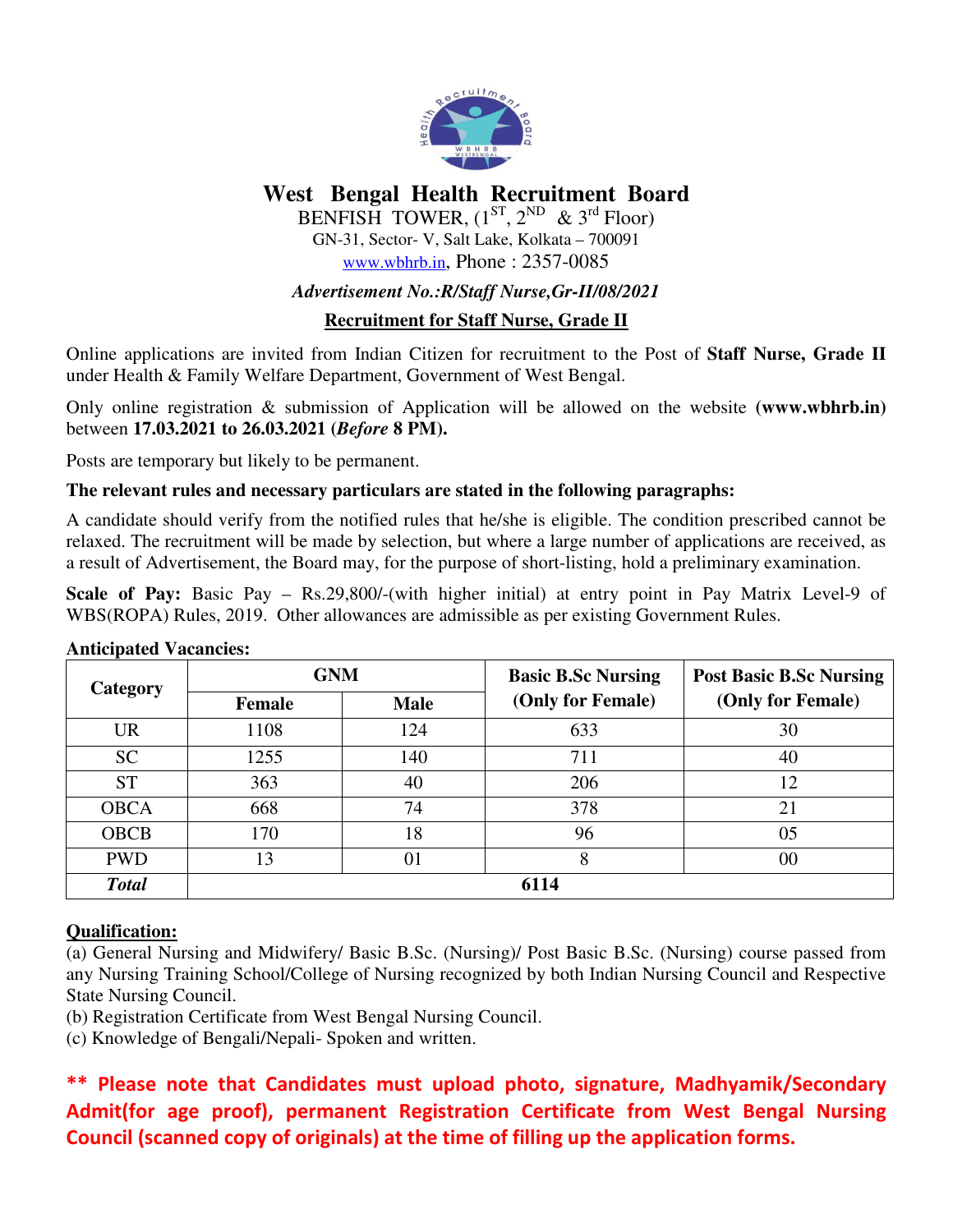**Age:** Not less than 18 years and not more than 39 years on 01.01.2021. The upper age limit may be relaxed for the candidates belonging to SC, ST, & other Backward Classes as per Government Rules or Orders issued from time to time.

Fee: Candidates must submit the online application fee amounting to Rs. 160/- (Rupees one hundred & sixty) only through Banks participating in the GRPS (Govt. Receipt Portal System), Govt. of West Bengal at Govt. Receipt Head of Account '0051-00-104-002-16'.

## *Money order, Cheque, Bank Draft, and Cash etc. shall not be acceptable.*

No application shall be considered unless accompanied by the requisite application fee excepting Candidates belonging to SC/ST category of West Bengal and persons with disabilities specified under Disabilities Rule, 1999 (certificates obtained before the Advertisement date) who do not require to pay any fee. Such exemption of fee is, however, not applicable to any OBC (category A or B) candidate.

## **No claim for refund of the fee shall be entertained nor shall it be held in reserved for any other examination.**

**In case, any of the statement made in the application be subsequently found to be false within the knowledge of the candidates- his/her candidature shall be liable to cancellation, and even if appointed to a post on the results of this examination his/her appointment shall be liable to be terminated. Willful suppression of any material fact shall also be similarly dealt with.** 

Candidates should take particular note that entries in their application submitted to the Board must be made correctly against all the items which shall be treated as final and **no alteration and addition in this regard shall be entertained after full submission of the application**. Application not duly filled in or found incomplete or defective in any respect or without fee shall be liable to rejection.

## *Candidates must fulfill the essential qualification at the time of submission of application. No qualification or experience-tenure will be considered after the closing date of submission of application.*

### **Particulars and Certificates required:**

(a) A candidate claiming to be S.C./S.T./O.B.C. must have a certificate in support of his/her claim from a competent authority of West Bengal as specified below [vide the West Bengal SCs and STs (Identification) Act, 1994 and SCs /STs Welfare Department order No. 261-TW/EC/MR-103/94 dated with B.C.W. Deptt. Order No. 6320-BCH/MR-84/10 dated 24.09.2010]:

- In the District, the Sub-Divisional Officer of the Sub-Division concerned, and
- In Kolkata, District Welfare Officer, Kolkata & ex-officio Jt. Director, Backward Classes Welfare Deptt., Govt. of West Bengal [ No. 2420-BCW/MR-61/2012 (Pt.) dated12.07.13.

### *No claim for being a member of the SC, ST and OBC, or a Person with Disability shall be entertained after submission of the application.*

(b) Persons with Disabilities (Physically handicapped) [40% and above] must have a certificate from an appropriate Medical Board [vide West Bengal Persons with Disabilities (Equal Opportunities, Protection of Rights and Full Participation) Rules, 1999]